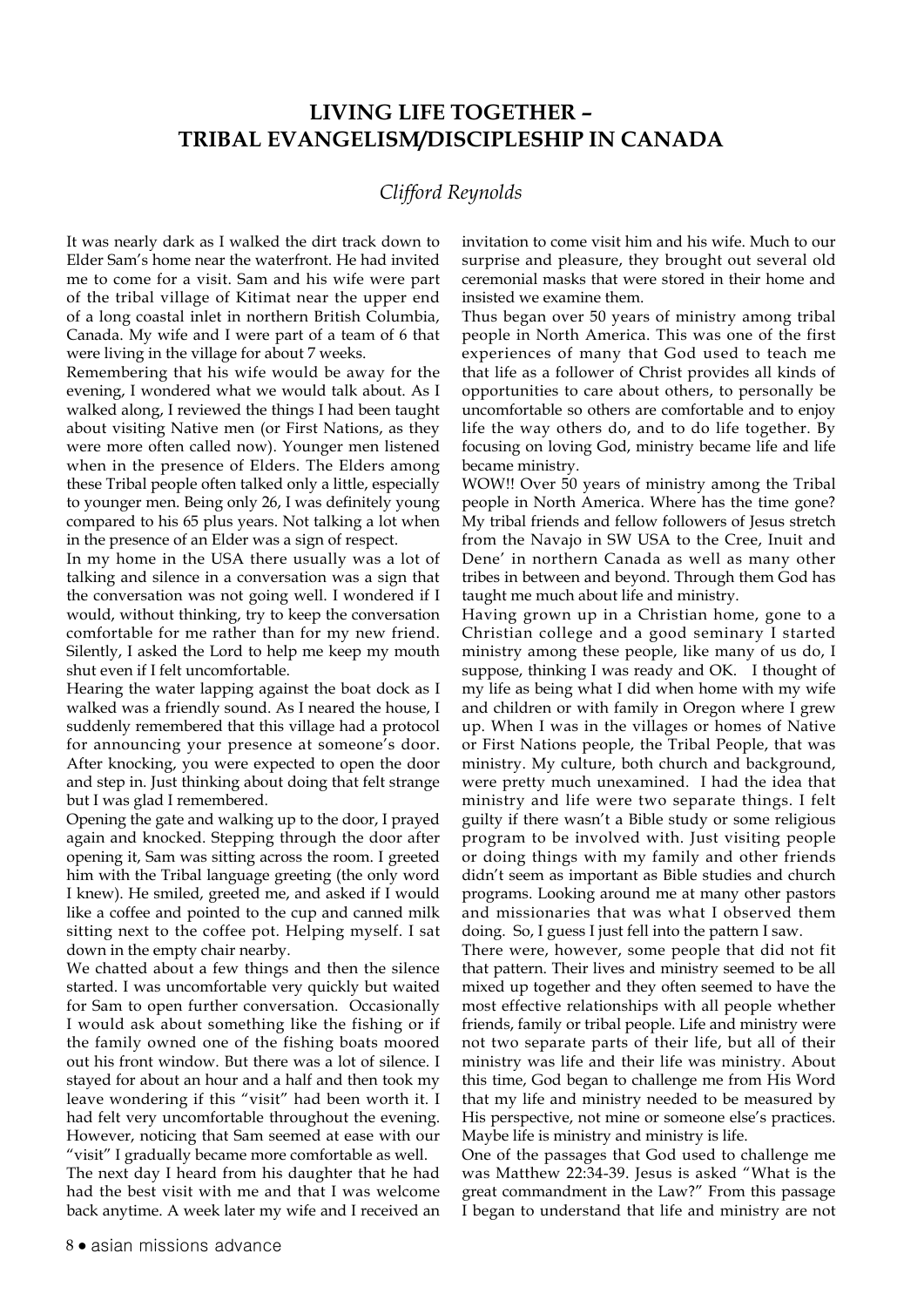two separate parts of life. Instead, Life is ministry and ministry is life. In fact, I came to understand that my ministry for God must happen out of a specific application of this passage of Scripture. Ministry to Tribal people or any other person will not and cannot happen outside of the application of this passage to our lives. I start this paper here because what I believe God wants me to say later in the paper cannot happen unless we first understand and apply this passage to our lives.

My wife wrote in red at this point, "This is essential. Don't miss this point!"

Let's take a look at these verses.

Matthew 22: 34 - 39

<sup>34</sup>But when the Pharisees heard that Jesus had silenced the Sadducees, they gathered themselves together.

35One of them, a lawyer, asked Him *a question*, testing Him,

<sup>36</sup> "Teacher, which is the great commandment in the Law?"

<sup>37</sup>And He said to him, " 'YOU SHALL LOVE THE LORD YOUR GOD WITH ALL YOUR HEART, AND WITH ALL YOUR SOUL, AND WITH ALL YOUR MIND.'

38" This is the great and foremost commandment. 39"The second is like it, 'YOU SHALL LOVE YOUR NEIGHBOR AS YOURSELF.<sup>1</sup>

In Matthew 22 Jesus is asked by a Pharisee, "Teacher, which is the great commandment in the Law?" By "law" the Pharisee was referring to the Mosaic Law, probably the whole Pentateuch. Apparently, one of the ongoing discussions among the Jewish religious leaders and Priests was 'what are the basic laws of all the commands? What are the smallest number of all the commands that must be known and obeyed? At that time the list of laws on the priestly books besides the Laws given to Moses in the Torah numbered somewhere over 600. Trying to know them all, let alone obey them was nearly impossible. The EBC makes the following statement: The Jews quite commonly drew distinctions among the laws of the Scripture – great and small, light and heavy. $2$  So, to ask this question would not have appeared abnormal. However, we know from the Matthew text that this question was a testing question. The Jewish Religious leaders were expecting or hoping the question might trip Jesus up so He would give a wrong or even heretical answer. They were trying to find a way to get Jesus off the street and out of circulation. If they could find a reason to have him executed, so much the better.

Jesus responded to the question, declaring

37 'YOU SHALL LOVE THE LORD YOUR GOD WITH ALL YOUR HEART, AND WITH ALL YOUR SOUL, AND WITH ALL YOUR MIND.' <sup>38</sup> "This is the great and foremost commandment. <sup>39</sup> "The second is like it, 'YOU SHALL LOVE YOUR NEIGHBOR AS YOURSELF.

To love God first tells us something about what was built into us at creation. God built into the DNA of mankind the freedom and desire to Love God forever. We were created for one primary purpose, to love God with all our heart, mind and soul. Ministry is life and Life is ministry. Jesus' statement indicates that true life happens only in a proper relationship with God based on Love and obedience. Life is living to please God in every way all the time. As the Westminster Shorter Catechism puts it:

Man' s chief end is to glorify God, (1 Cor. 10:31, Rom. 11:36) and to enjoy him forever.  $(P_s, 73:25-28)^3$ 

Since God created us with that one primary purpose everything about our lives will work correctly only when we are in perfect union with our Creator. Ministry is Life! Life is Ministry!

At creation we were 'hardwired', as it were, to love God with all our heart, all our mind and all our soul until . . . Adam and Eve broke the connection. Inherent in "loving Him" is the willingness to obey him. Adam and Eve's rebellion (and ours with them) messed that up. But God already had a plan to send Jesus to Earth at the exact and appropriate time to die on the cross paying eternally for our rebelliousness. Because of Jesus' death and resurrection, the penalty required for our rebellious nature (our sin) was paid and we could then be washed clean by His sacrificial blood. God Himself paid the price. As the Holy Spirit moves in those He chooses, they are invited to humbly and brokenly lay themselves at the foot of the cross for Him to remake in His image. (Romans 12:2) When that commitment is made, a new covenant goes into effect and our lives are changed forever. We are in a renewed relationship with God, our Creator, a relationship that He instituted and has pledged to maintain. The first command, the command that Jesus declared to be the first and most important of all commands, the command that began at creation now becomes the first and most important command for each new believer, each follower of Jesus. Loving Him is our first and most important task.

Becoming part of this new covenant (Loving God with all our heart, mind and soul under Jesus') is a onetime event that cannot be changed. Yet, the working out of that event is a learning process. Living this new life means learning to love God completely and fully every day, every week, every month, etc. God created us with built-in needs that can only be met in a close growing relationship with our Creator. Adam and Eve walked with God in the cool of the evening enjoying

<sup>1.</sup> New American Standard Bible: 1995 Update (La Habra, CA: The Lockman Foundation, 1995), Mt 22:34–39.

<sup>2.</sup> D. A. Carson, "Matthew," in The Expositor's Bible Commentary: Matthew, Mark, Luke, ed. Frank E. Gaebelein, vol. 8 (Grand Rapids, MI: Zondervan Publishing House, 1984), 464.

<sup>3.</sup> The Westminster Shorter Catechism: With Scripture Proofs, 3rd edition. (Oak Harbor, WA: Logos Research Systems, Inc., 1996).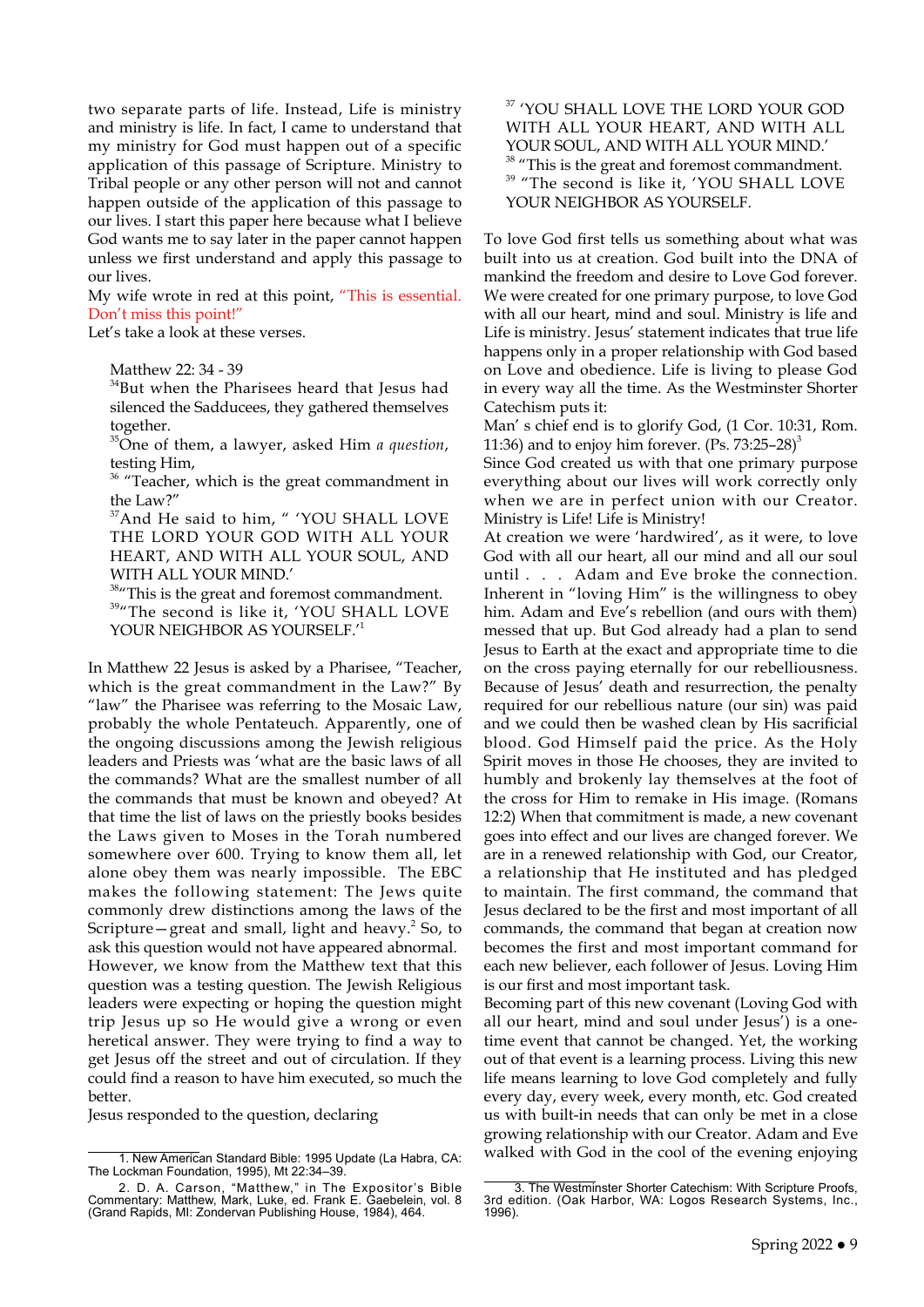a friendship that most of us can't imagine. The only place we humans can find joy, peace, forgiveness, and contentment on this earth is in and through this new, loving relationship with Jesus. It takes time and commitment.

We who are followers of the Jesus' way and called to minister to Tribal People (or people anywhere) need to grapple with these words of Jesus. When He declared Loving God to be the greatest and first commandment to obey, He gave us our marching orders for all of life. I still remember the first time I told God I loved Him. I had been convicted by this passage in particular and the whole of Scripture, for that matter, that told me over and over that I needed to tell God that I loved Him. Even though I did love Him, I had a hard time getting the words out. That day became a watershed day for me spiritually as I finally got the words out. With a feeling of hesitation, I just began to talk. "I know I love you God. Please help me to make these words mean even more and easier to say because I do love you". At the time it seemed anti-climactic but those words and that day changed me and has never left my memory. Understanding and giving ourselves wholly to the truth of Jesus' answer in Matthew 22 keeps us focused on the right things. Our priorities are clear when we make our Loving God the most important thing we can be doing. We are keeping the main thing the main thing.

The second command is closely tied to the first ("The second is like it," Jesus said.) As we love God, He begins to make us to be like Jesus. Jesus volunteered to go through the suffering, misunderstanding and death on the Cross because our atonement was more important than His comfort and position in the heavenly Trinity.

## 39"The second is like it, 'YOU SHALL LOVE YOUR NEIGHBOR AS YOURSELF.<sup>'4</sup>

He loves us so much that He was willing to die for us. As we learn to love God with our whole heart, soul and mind we are changed to be more like Jesus who humbly obeyed God the Father even unto death. Our ability to minister to Tribal People with Jesus love flows from loving God more and more. Caring for others more than ourselves cannot and will not happen unless we follow our Creator's perfect plan to Love Him first. So, the second commandment derives from the first. Being obedient and loving others as much as we love ourselves becomes, then, the normal life for the believer, the new normal.

There are some concepts and illustrations that may help develop these thoughts more fully. I will start with "life". Life is what God gave all humans at creation in the Garden of Eden. Then, for you and I personally, at birth He gives us the opportunity

to eventually join His Kingdom and put into our existence the reality of developing and expressing our love for Him. Jesus in declaring the "first and greatest" commandment reveals that loving God with all our heart and with all our soul and with all our mind is the essential essence of who we are and what we are to do with this earthly life. There is nothing greater or better or more basic to our existence than loving God. When speaking of "ministry" the second command defines the resulting focus or purpose of who we become. Loving God has to be the only reason we have for wanting to exist. Then, loving God will make possible and result in loving others as we love ourselves. The second command emanates or is the natural result of the first command becoming true for your life and my life. You and I cannot humbly, unselfishly love others within our own culture and certainly even less, those from another culture without God's love being built into the very fabric of our being.

A godly life is characterized by generosity, selflessness and kindness. A life focused on others happens because of placing God first. Ministering among Tribal people effectively must begin with understanding and practicing life and ministry the way God created us.

What we do and who we are influences people, often when we have no idea that anything is happening. In one of the Native villages, where we ministered, some of the people would tell us that our family's presence in the village changed the whole attitude there. They would say that there was more caring for one another and that people were visiting one another more than they had been. Some said they could tell that we were praying for them. A life focused on pleasing and showing our love for God impacts people around us. A godly life is characterized by generosity, selflessness and kindness. A life focused on others happens because of placing God first. Ministering among Tribal people effectively must begin with understanding and practicing life and ministry the way God created us. In my pilgrimage in this life, I have come to call this or refer to this love and obedience for God and others humans as Life is Ministry and Ministry is Life or Doing life Together. Ministry and Life are one and the same. The normal life God planned for me had to begin with and continue with improving in my ability to love Him with all of my heart, soul and mind. Ministry is life that cares for others and is the natural result or consequence of Loving God with all of my heart soul and mind. Life and ministry are

<sup>4.</sup> New American Standard Bible: 1995 Update (La Habra, CA: The Lockman Foundation, 1995), Mt 22:39.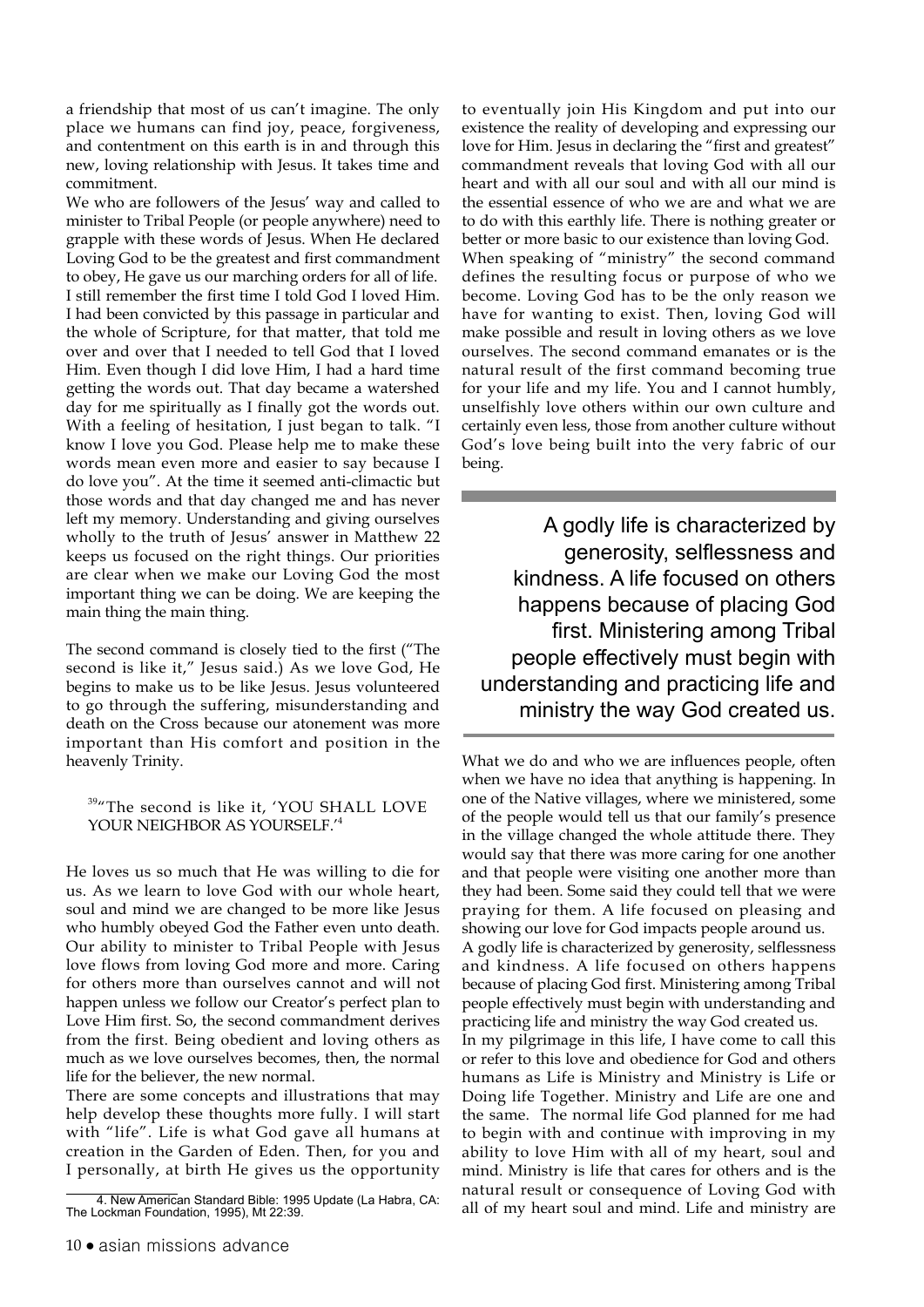not two separate things. They are one and the same. I cannot retire from one or the other. Ministry is not just something I do when I am preaching, teaching or counseling. Ministry is what God put into me at creation and renewed at my salvation. It is who I am. Whether I am talking to my grandchildren, writing, fishing or enjoying a table game with friends, my life is intended by God to always demonstrate His presence, power and love.

Jesus' answer to the question about the greatest commandment shows us the foundation of our existence and what to do first. Our first priority to accomplish as a human and follower of Jesus is to Love God. There is nothing more important nor anything that comes before loving God.

Jesus did not stop there, however. He said that there is a second command that is "like unto" or, in my words, comes from the first. The implication of Jesus' words along with a study of His training methods point out that the second command, to love others as ourselves, is the natural result of first loving God. While we are learning how to Love God with all our heart, soul and mind He is changing us to be able to love other humans the way He loves us.

That is amazing! God wants us to love Him first and foremost but, when we do that, He makes us more like Himself giving us the ability to love others with the same unselfish love Jesus showed while on earth. I am sitting here shaking my head as I try to comprehend what I just wrote. I am only able to love other people in my ministry by focusing on loving God more and more and then He makes me able to love others with His love through me.

But, how do we make this happen? What does it look like?

Is it finding all the rules God put together and spending our lives trying to obey them? Adding new rules to the old rules to make certain we "do it right". The Israelites did that until they had hundreds more rules than God gave. Jesus made it quite clear that those rules were a hindrance to living life, not a help. More rules will not be a help when it comes to understanding cultural differences and how to help other people come to Love God and love others.

Is it doing whatever we want believing that God will somehow get us to the right place and overlook or forgive our failures along the way? How do we know what doing life together with tribal people will look like? If nothing changes in our lives than how are people of other cultures see the quality-of-life changes that draw others to our Saviour.

The best answer that I know to what this looks like is found in Philippians 2, verses 5-8. These verses have been my most studied and most thought about verses in the Bible. From this passage I have begun to understand what God said he would be doing in my life if I make Him my priority.

<sup>5</sup>Have this attitude in yourselves which was also

in Christ Jesus,

 $6$ who, although He existed in the form of God, did not regard equality with God a thing to be

grasped, 7 but emptied Himself, taking the form of a bondservant, *and* being made in the likeness of men.

8 Being found in appearance as a man, He humbled Himself by becoming obedient to the point of death, even death on a cross.<sup>5</sup>

Years ago, I took a course in language acquisition taught by Tom and Betty Sue Brewster\*. (Actually, I took parts of the course 2 times before signing up for the full course. Maybe I am a slow learner.) The course name at that time was LAMP or Language Acquisition Made Practical. There were three words Tom and Betty Sue used to describe an effective crosscultural ministry. The first time I heard those three words I never forgot them. Those words simply but clearly describe Jesus' disciple training while outlining the most effective approach to building relationships as ministry.

When one enters into a new culture and language the first word, LEARNER, will determine how quickly and easily a person will become a part of that community or just an observer. To be a learner, one has to observe, ask appropriate questions at the appropriate time and be willing to make mistakes.

I call the overall ministry "Living or Doing Life Together". If *Ministry is life and Life is Ministry then we Live Life Together* to get to know God better. The three parts or words that outline *Living Life Together*  are *Learner, Servant* and *Storyteller.* We saw earlier that God created us to love Him and fin loving Him to make it possible for Him to love others through us. These three words, Learner, Servant and Storyteller, describe, I believe, how to *Live Life Together* as *ministry*  and they also provide a way to evaluate how we are doing at Living life together.

When one enters into a new culture and language the first word, LEARNER, will determine how quickly and easily a person will become a part of that community or just an observer. To be a learner, one has to observe, ask appropriate questions at the appropriate time and be willing to make mistakes. I have learned most of my life lessons by mistakes and failures. Anyone who learns a new language knows failure intimately. Words, meanings, connotations . . .

<sup>5.</sup> New American Standard Bible: 1995 Update (La Habra, CA: The Lockman Foundation, 1995), Php 2:5–8.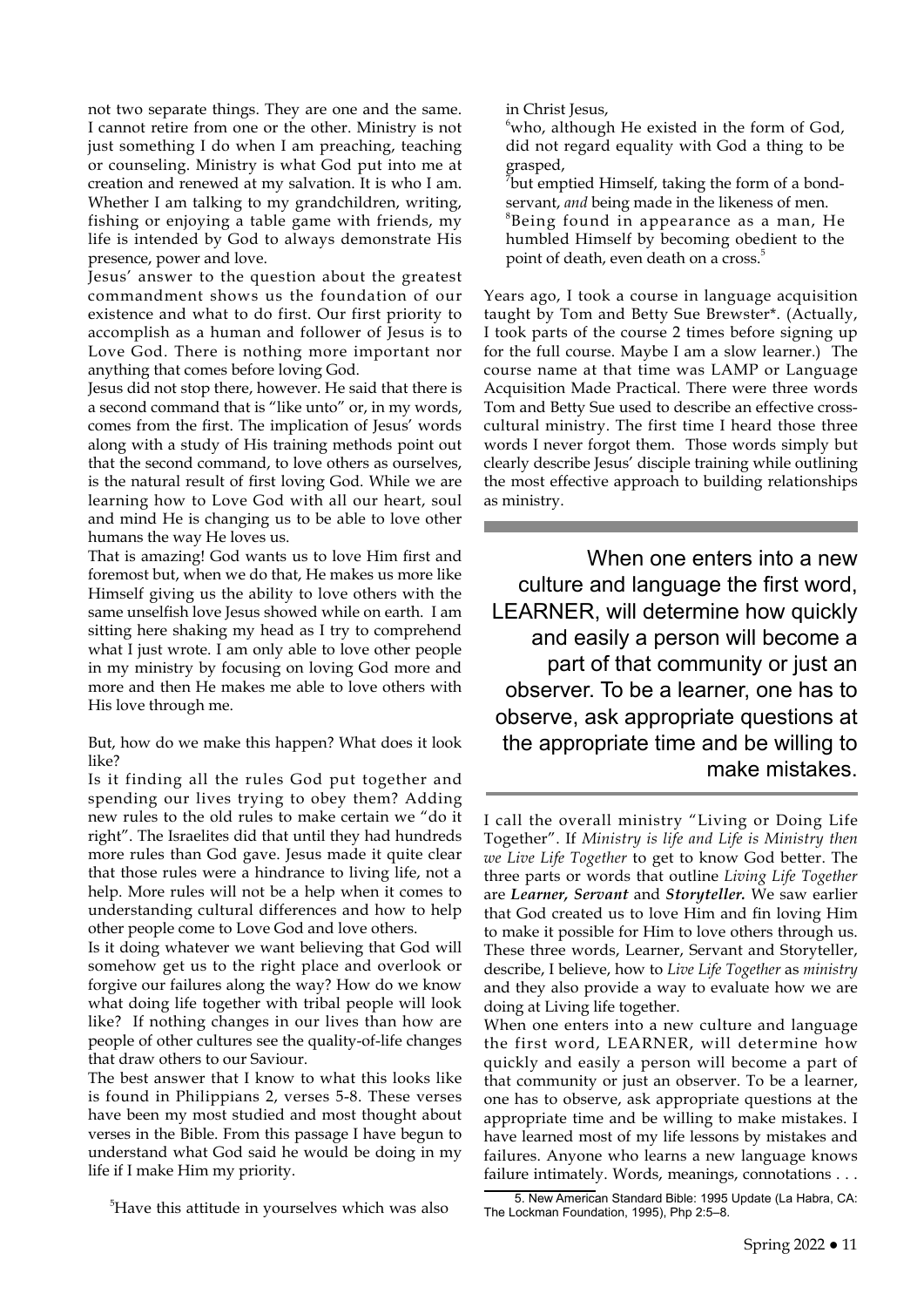these are tricky and not easily mastered. Willingness to make mistakes tells those around us that we are human just like them. We are not the one who knows it all. Nothing removes tension like an "Oops! I was wrong about that. Sorry." Or, "Hey Bobby, I saw you do. . .(whatever). I don't know how to do that. Would you show me how?"

Most Tribal people teach one another by doing, not telling. Children learn by watching parents, grandparents or uncles and then are given to opportunity to do it themselves. When we ask to be shown how to do something in another culture, we are submitting ourselves to be learners in the way they learn. We open ourselves to do things their way not ours. To learn in another culture also means that we need to put aside our own cultural ways and expectations about learning including our pride.

One other characteristic of a Learner is that they expect to observe ways that the Holy Spirit is at work convicting and changing lives. Ministry is not about what we are doing but about what God started before we arrived and what He continues to do even after we have moved away.

My wife and I were learning some of the Cree Language as we moved into a new culture and village. The word for grandmother and the word for pig were somewhat similar. My wife greeted one of the elderly ladies where we were visiting and suddenly everyone was laughing. Embarrassed and confused, my wife looked around puzzled and was even more embarrassed as one of our new friends explained that she had just called the older lady a pig. "What is the right word," she asked? "Kokum" they replied. She repeated it several times and, turning, greeted the lady appropriately creating another friendly laugh around the room. Some people still remember that story and Nancy never forgot to use the right word after that. She also told that story on herself which helped build a strong relationship with many people.

Someone may think I am unfair to tell the above story on my wife. You should know that Nancy was so well loved and respected in that community that when she passed into Glory several years later, the people asked for her to be buried there. Apparently, she is the only non-native buried in that cemetery.

Nancy's 'kokum' story points out two more characteristics of a learner, that of openness and respect. A Learner is someone who is open to being wrong and one who respects the people and culture enough to ask for help. A learner also practices listening more than talking. The Apostle Paul showed

some of these characteristics in Athens as he observed all the idols and some of the worship practices in that city. When asked to speak, he used that information plus his knowledge of some of the Greek poets to relate the Gospel to the people at the Athenian Areopagus in a way that helped some of them chose to become Jesus followers.

One other characteristic of a Learner is that they expect to observe ways that the Holy Spirit is at work convicting and changing lives. Ministry is not about what we are doing but about what God started before we arrived and what He continues to do even after we have moved away. Observing the things God is doing and pointing them out is a powerful way to make God the center of attention. If God is a part of your every day conversation some people will begin, by the Holy Spirit's nudging, to look for the ways God is at work and wonder if God cares about them too.

The second word of this triad is Servant. When a believer is a learner and a servant people around take notice rather quickly. The sin nature of man moves us away from caring about or being a slave to others. As Believers God moves us toward doing things that are out of our way and often uncomfortable in order to help someone else.

There are two, key Greek words for servant used most often in the New Testament. One, 'doulos', is often translated 'slave' and frequently translated bondservant. It carries the usual concept of a person owned by and submissive to their owner; one who serves their master. A slave is not their own boss. They must obey. The New Testament usage adds to this concept of 'ownership' the characteristic of 'trust. As slaves of the God of Creation we develop to be slaves that can be trusted to carry out the wishes of the Master.

The second word, 'diakonos' has a wider usage and is usually translated 'servant' or 'minister'. You can deduce from these two translations that this word carries with it more responsibility and concern for the job and the people. A servant is often someone who is in charge or has other slaves they are responsible for. Sometimes the context would tell us that this person is more of a hired helper than a slave. They minister to the needs of others. They care about the welfare of others, often to the detriment of their own personal needs. The word 'deacon' comes from this Greek word.

The Biblical uses of these two words, become apparent that a servant is humble and the other focused. Making others comfortable and cared for at the Servant's own expense is an essential character quality of a servant. The will of our God and the needs of the people to whom we are called to minister take precedence over our own immediate needs. A servant's heart when ministering cross-culturally or even among your own people will open many doors, especially when combined with a humble within learner's attitude.

For many years I supervised teams of college students who lived in tribal communities for the summer. The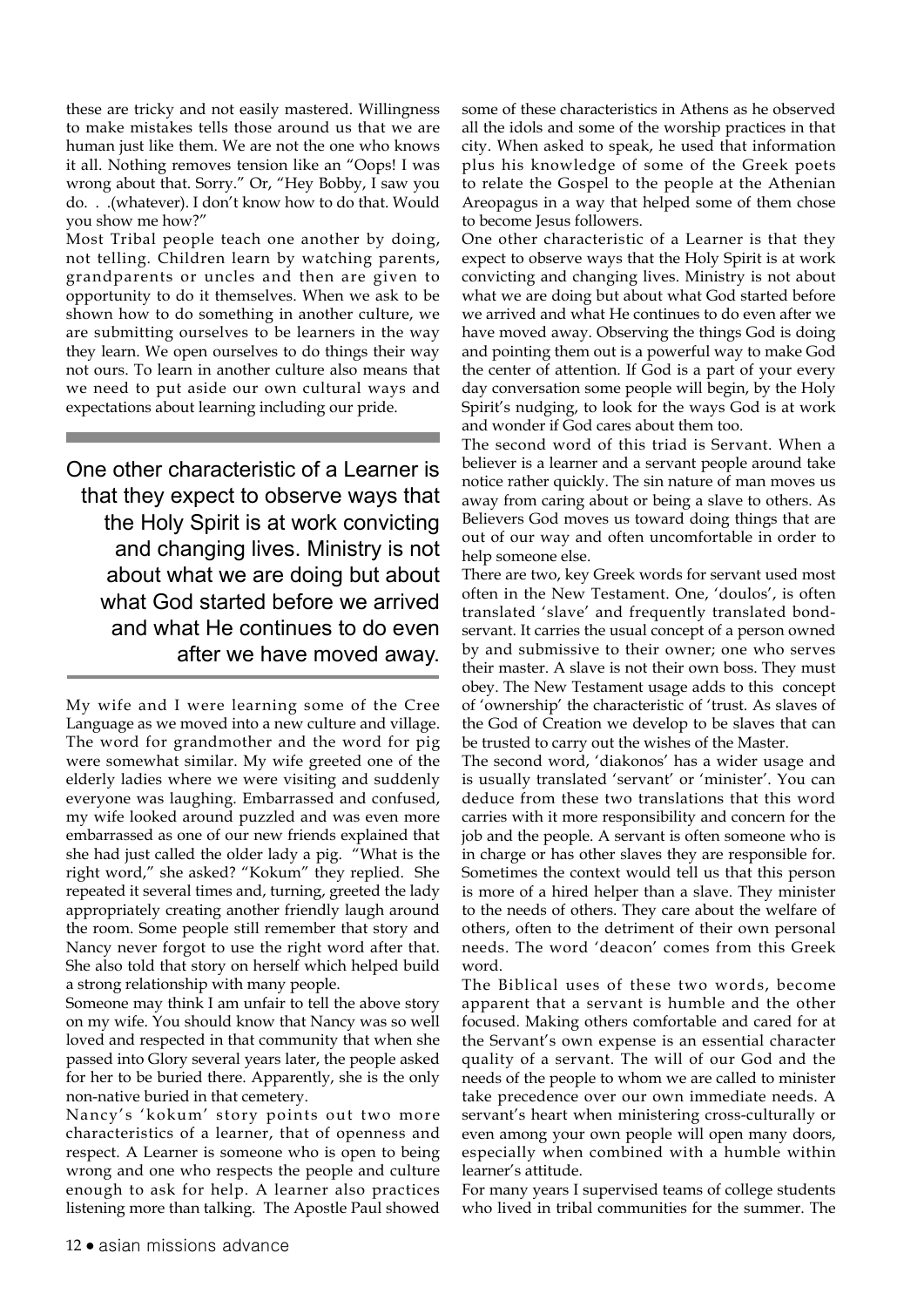purpose of these teams was to build relationships with the young people and all the people they could in that community. The team members were Believers and often didn't know each other before being assigned together. Most teams got along very well with each other and with the people in the community. One summer we had a team of two guys in a smaller community that had often been more difficult to get to know people. This summer one of the team members (Let's call him Abe.) had been in this community and in this area before. His teammate (Let's call him Bob.) was getting along quite well and building good friendships both in the Community office and among the teens. However, Abe, who had been in the community before, was complaining of losing things and having things stolen. As I looked into the matter, I discovered that Abe had a serious problem with pride and was sure he knew the answer to everything. Bob, on the other hand was humble and approachable enjoying the people and doing the things the community young people were doing. The young people in that community caught on quickly that Abe didn't really want to be there and didn't want to become friends. While Abe looked like he was doing things right, his bad attitude was clearly visible to the young people in that village. So, they treated him as an outsider. In their culture outsiders were fair game for abuse including stealing from. Bob never lost a thing all summer and was given gifts when he left. Abe's attitude made him, literally, a loser. We tried to talk to Abe but he left at the end of the summer still thinking that everyone else was wrong and he was right.

Throughout the Scripture God declares that pride, self-centeredness, a haughty spirit, et cetera will lead to destruction, separation from one another and ultimately separation from God. Philippians 2 tells us that Jesus thought that His life and home with the Father and Holy Spirit was less important than the human need for redemption and salvation. He chose suffering and death so that we who follow Him might have life forever with God the Father, Jesus and the Holy Spirit. Earlier, when He washed the disciples' feet, he told them that he was setting an example for them to follow. Many of these men ended up in cultures far different than their own. Jesus demonstrated how to be humble servants to others. Suffering, persecution and even death are life and ministry. Life is ministry and Ministry is life.

Several years ago, my wife and I had the privilege to volunteer at the Haggai Institute in Maui in the Hawaiian Islands. We were there for all together about one and a half years. Christian leaders from all over the world come there for training in evangelism. The people and the training are top notch. As volunteers, our job was to keep the facilities in tip top 5-star rating shape. We cleaned toilets, swept and mopped floors, painted what needed painting, built or repaired when that was needed and anything else that needed doing. The volunteers were mostly from Canada, USA, and Australia. Several times while we were there the students would come to us, sometimes with tears in their eyes, as they declared that, before watching the volunteers, they had never understood what Jesus washing the disciples' feet meant. They had never imagined that Caucasians and others from North America would willingly and joyfully serve them in the way we were serving.

A Learner notices what God is doing and tries to fit into the community in the lives of people in whom God is already working. A Servant demonstrates God's humble patience, kindness and personal concern for the people and community among whom they live.

The Bible is the Big Story of creation and God's interaction with the people of creation. In fact, the people of creation are the reason for creation to happen. We learn this through reading the Big Story, the Bible. The Big Story is made up of a multitude of smaller stories, each necessary for completing the Big Story. God Himself designed the Big Story, chose the authors, directed the authors and protected from error the telling of His Story, the Bible. He not only chose those who would tell the smaller parts of the Big Story but He chose those who would act out the events of those stories. Many times, the actors and the storytellers were the same individual. Since God is the originator of this Big Story, that makes Him the key teller of The Story. God is a storyteller telling His story.

When Jesus, God's Son came to earth, He made stories or parables as His key communication tool to teach the disciples and the multitudes that followed him. Jesus exposed truth through the stories he told. He also hid the truth from those who wouldn't understand through the type of stories He told. Jesus is a storyteller telling His story.

By now you have figured out that the third characteristic of an effective Tribal Ministry is being a storyteller. Telling stories is a natural, non-threatening way to communicate. Among the tribal people of North America stories were the normal way for Uncles, Fathers and Grandfathers to train children and to keep alive the rules and traditions among the tribe. Most of us learn well from stories, especially stories about other people and their situations.

Several years ago, I developed a series of stories about missionaries and early First Nations Believers in Canada. I told the stories of men and women whose lives demonstrated the spirit of Learners, Servants and Storytellers over and over again. Their life among the people was their ministry. Sadly, those Heroes of the Faith are mostly unknown today. The public media seems to purposely ignore what those Faithful one's accomplished. Even in Canadian history their names and contributions are rarely mentioned.

As this series progressed, I was often asked if I had a new story that week. Sometimes, in the telling of a particular person's story, spontaneous clapping would breakout as the hearers would appreciate and